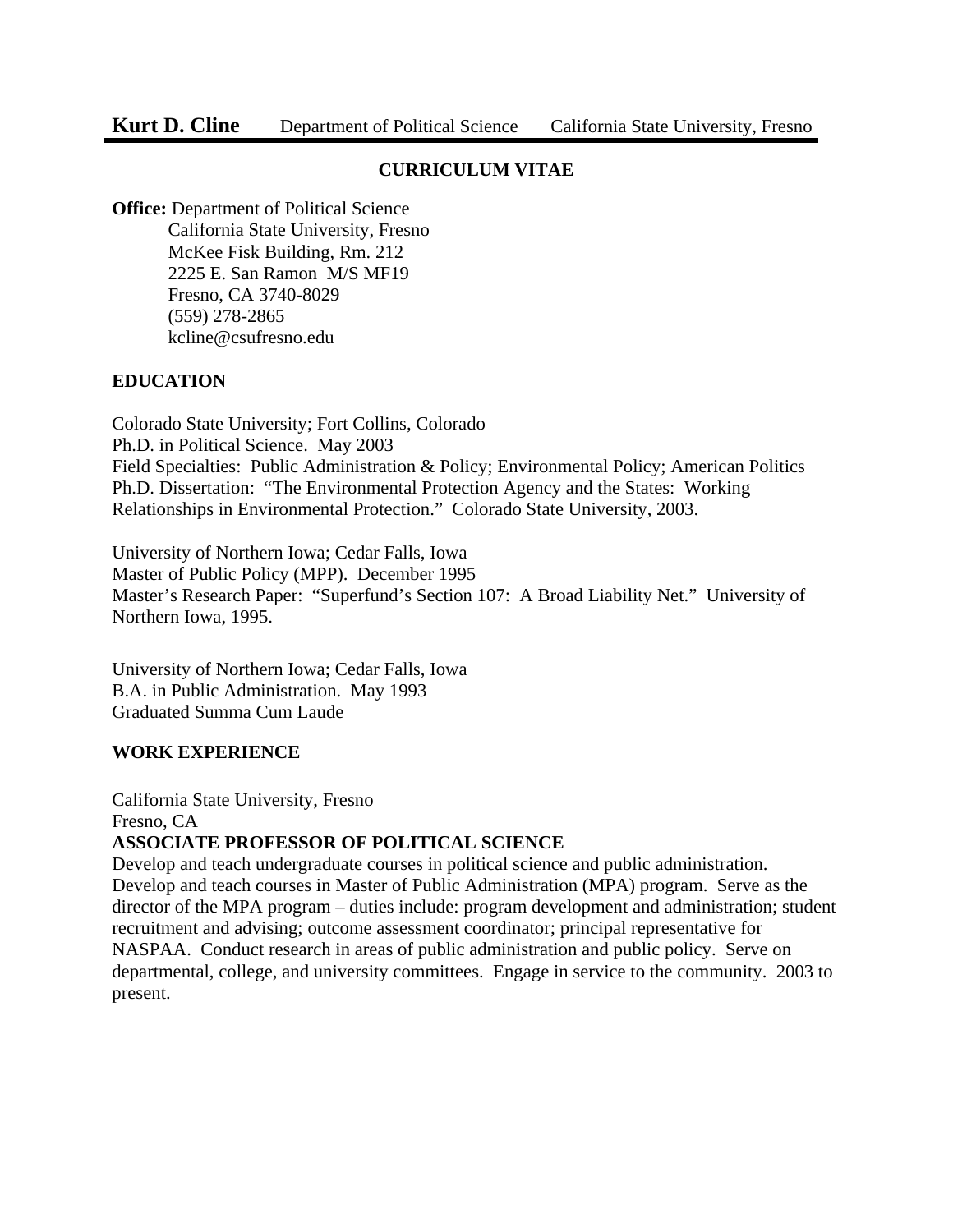Colorado State University Ft. Collins, CO

### **INSTRUCTOR/GRADUATE TEACHING ASSISTANT**

Assist faculty in teaching undergraduate political science courses. Duties include preparation of lecture, quiz, and test materials; assignment grading; student advising and counseling. Perform research and administrative duties as assigned. In January 1999 assumed independent instructor duties. Tasked with developing and teaching own courses in subfield specialties. 1996 to 2003.

Johnson Controls World Services, Inc. United States Geological Survey Fort Collins Science Center Ft. Collins, CO

# **RESEARCH SOCIAL SCIENTIST**

Perform assigned research tasks in the areas of political and social science as contracted analyst for the United States Geological Survey. Duties include developing multivariate statistical models from survey data; assisting in the preparation of government reports; and assisting in the preparation of manuscripts describing policy-relevant findings. 2000 to 2003.

Colorado State University Ft. Collins, CO **LAB MANAGER** 

Assigned primary responsibility for managing Social Science Computer Lab at Colorado State University. Duties include overseeing 10 to 12 student monitors; scheduling use of the lab; purchasing supplies; and maintaining a budget. 1999 to 2002.

University of Northern Iowa

Cedar Falls, IA

#### **GRADUATE RESEARCH ASSISTANT**

Performed assigned tasks at the Center for Social and Behavioral Research (CSBR). Duties included data entry; coding survey responses; and data analysis. Assist faculty in teaching of undergraduate political science courses. Performed other duties as assigned by faculty. These included advising and tutoring students; and performing research and administrative tasks. 1993 to 1995.

# **TEACHING EXPERIENCE**

#### *Graduate Courses at CSU, Fresno:*

Public Personnel Management Resources Management Seminar in Public Management Public Policy Administration Program Evaluation for Public Administrators Human Resource Management Nonprofit Leadership and Management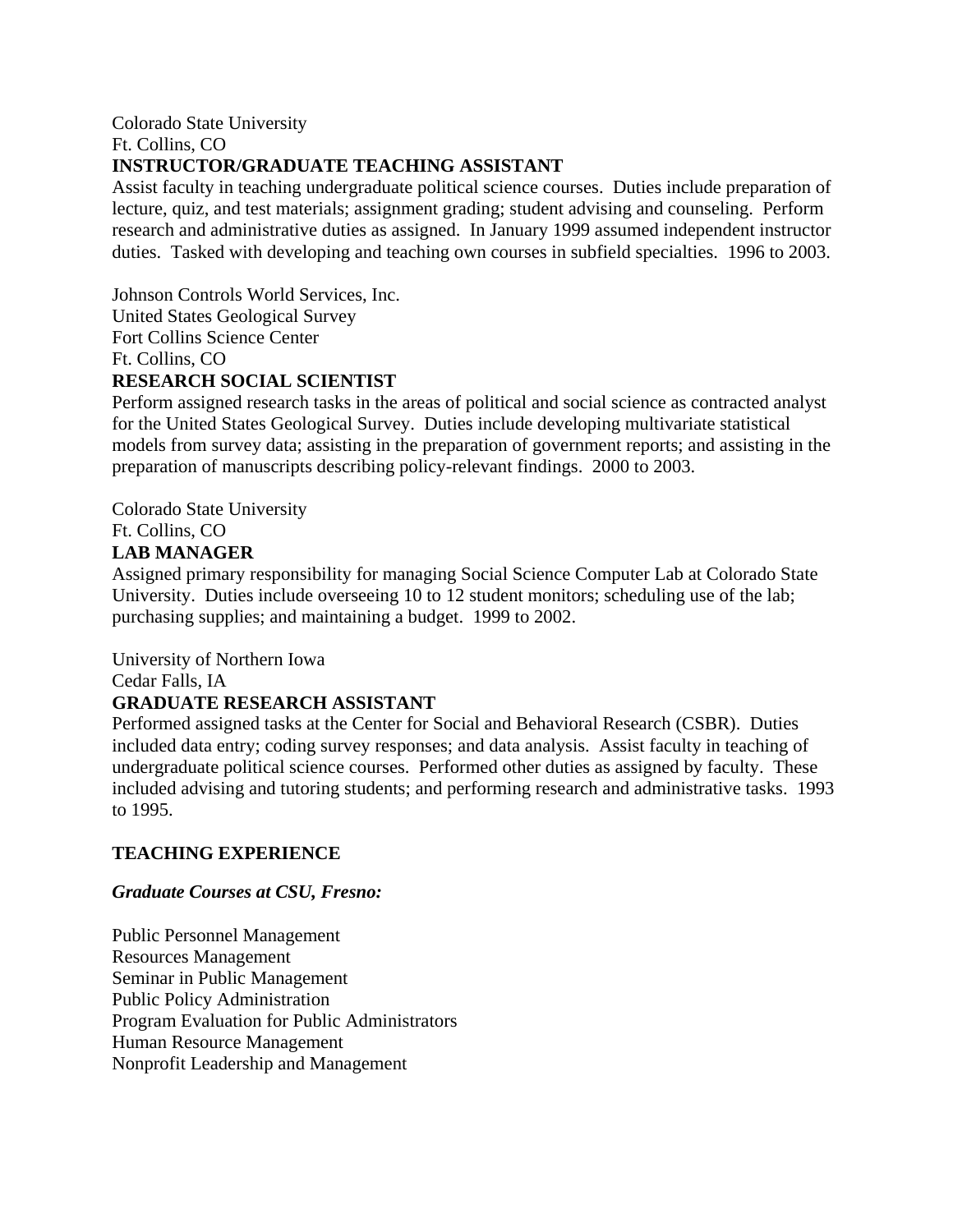### *Undergraduate Courses at CSU, Fresno:*

American Government and Institutions Introduction to Public Administration Public Personnel Management Administrative Analysis: Management and Organization Public Budgeting and Economic Policy Reforming Public Management Public Policy Making

### *Undergraduate Courses at Colorado State University (Instructor):*

American Government and Politics U.S. Environmental Politics and Policy State & Local Government and Politics American Political Theories Introduction to Public Administration Empirical Political Analysis Executive Politics

# **ADMINISTRATIVE EXPERIENCE**

#### *CSU, Fresno:*

Director, Master of Public Administration Program at CSU, Fresno (January 2006 to July 2011; January 2012 to present)

Director, Master of Public Administration Off-Campus Program: Visalia Cohort 2012 (January 2011 to May 2012)

Director, Master of Public Administration Off-Campus Program: Fresno Cohort 2010 (January 2008 to May 2010)

Director, Master of Public Administration Off-Campus Program: Visalia Cohort 2008 (May 2006 to August 2008)

#### *Colorado State University:*

Lab Manager, Social Science Computer Lab at Colorado State University (July 1999 to June 2002)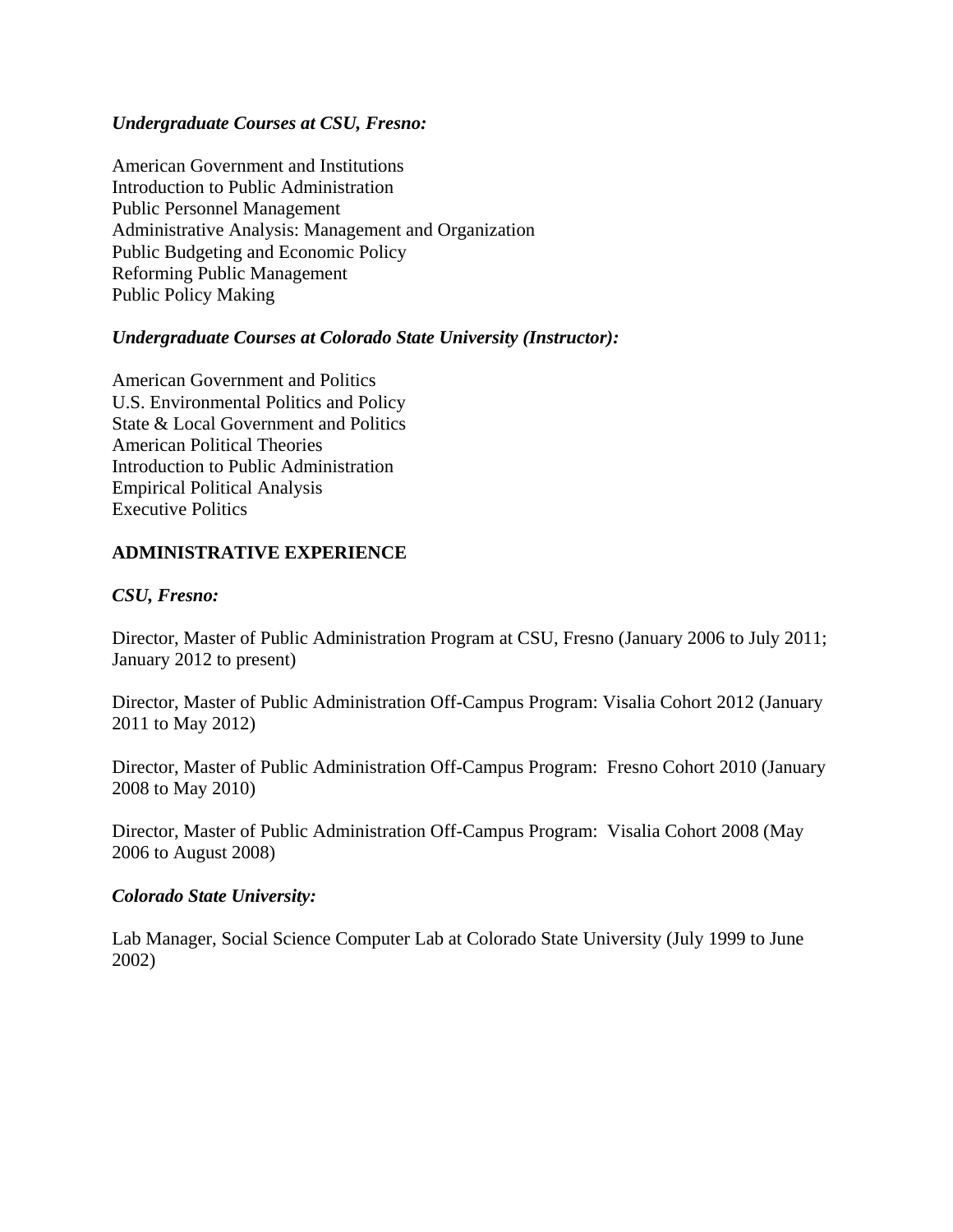# **DEPARTMENT, COLLEGE, UNIVERSITY, COMMUNITY SERVICE**

### *Department:*

#### Administrative:

Director, Master of Public Administration Program at CSU, Fresno (January 2006 to July 2011; January 2012 to present)

Outcome Assessment Coordinator for Master of Public Administration Program at CSU, Fresno (Spring 2009 to Summer 2011; Spring 2012 to present)

Principal Author. Program Review for Master of Public Administration, On-Campus (Fall 2007)

NASPAA Principal Representative for Master of Public Administration Program at CSU, Fresno (Summer, 2006 to present)

Principal Author. NASPAA Self-Study Report, Volumes I & II. (Summer 2006; Summer 2007)

Curriculum Development for the Master of Public Administration Program (AY 2006-07; AY 2007-08; AY 2011-2012)

Represented MPA program at Graduate Exposition (November, 2005; November 2007)

Thesis:

Committee Chair, Thesis. Kau Vue. 2012. *Hmong Political Participation in the United States*. California State University, Fresno: Unpublished Thesis. (MPA program/Department of Political Science).

Committee Member, Thesis. Simon Haeder. 2010. *Hollow State, Hollow Community?: Health Care Privatization in Fresno County, California.* California State University, Fresno: Unpublished Thesis. (MPA program/Department of Political Science)

#### Committees:

Member of the Public Administration Consultative Faculty Committee (August 2003 to January 2006)

Member of the Political Science Consultative Faculty Committee (2003 to present)

#### Search Committees:

Member of Search Committee for Joint Hire in Geography and Political Science (Urban Planner Position) for 2011-2012 Academic Year (Spring 2011)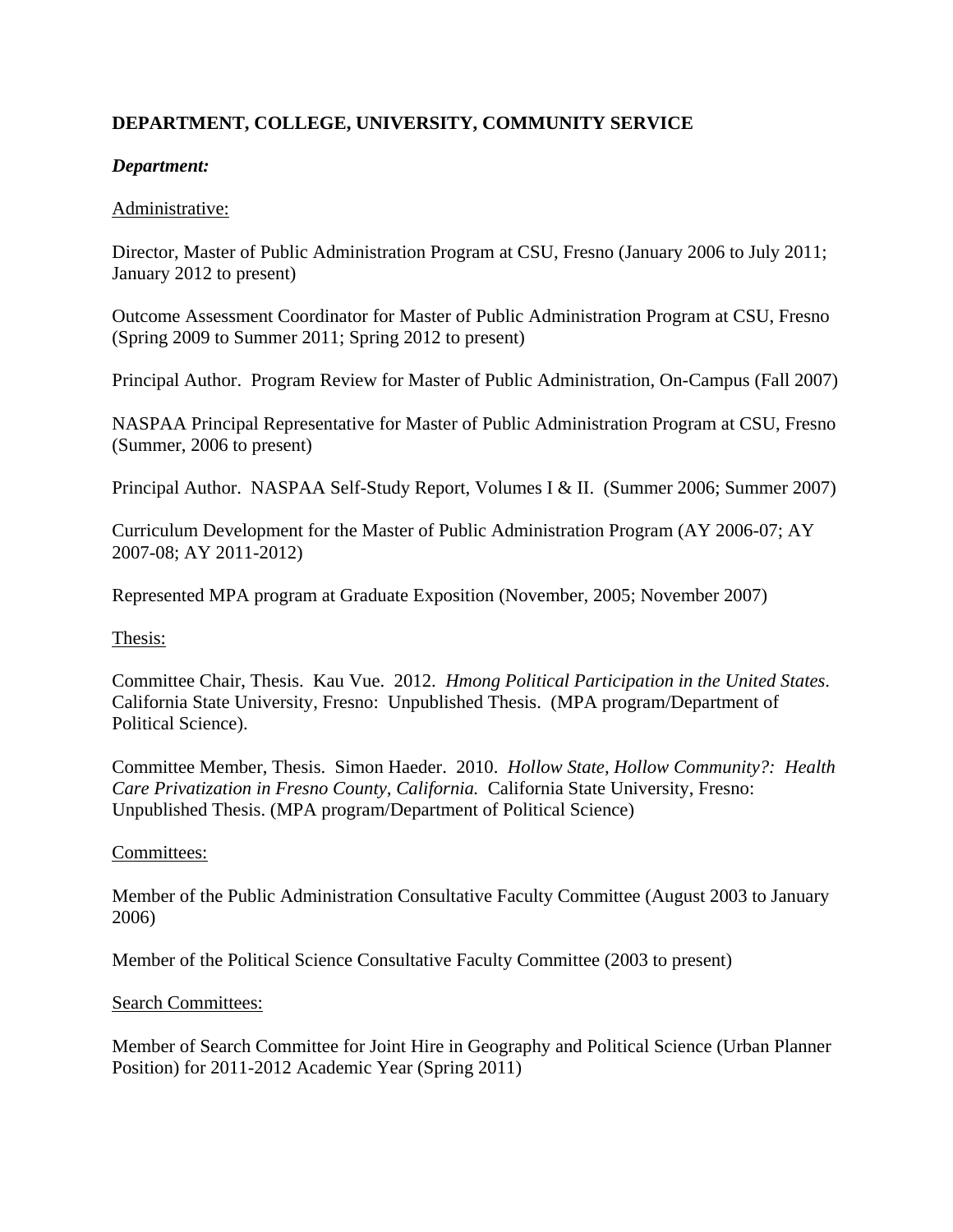Member of Search Committee for International Relations Position for 2006-2007 Academic Year (2005-2006)

Member of Search Committee for Public Policy Position for 2005-2006 Academic Year (2004- 2005).

Ex-Officio Member of Search Committee for Pubic Administration Position for 2005-2006 Academic Year (2004-2005)

Ex-Officio Member of Search Committee for American Politics Position for 2005-2006 Academic Year (2004-2005)

Ex-Officio Member of Search Committee for Public Administration Position for 2004-2005 Academic Year (2003-2004).

### *College:*

#### Committees:

Member of College of Social Sciences Honors Program Committee (Member of Subcommittee on Recruitment) for 2004-2005 Academic Year (March 2005 – March 2006)

Department Representative:

Political Science Representative. Recruitment for Smittkamp Honors College (September 24, 2005)

Political Science Representative. Outstanding Graduate Award Ceremony and Reception (presented the department's outstanding graduate – May 4, 2005)

Political Science Representative. Council of Department Chairs (CDC) Meeting (May 3, 2006)

#### *University:*

#### Committees:

Member of Graduate Subcommittee on Curriculum (Fall 2008 to Spring 2011; Spring 2012 to present)

Liberal Studies Lead Faculty for the Department of Political Science (February 2008 to present)

Member of Graduate Faculty/Program Enhancement Award Committee (Spring 2008)

Member of Campus Recycling Advisory Board (September, 2006 to August 2008)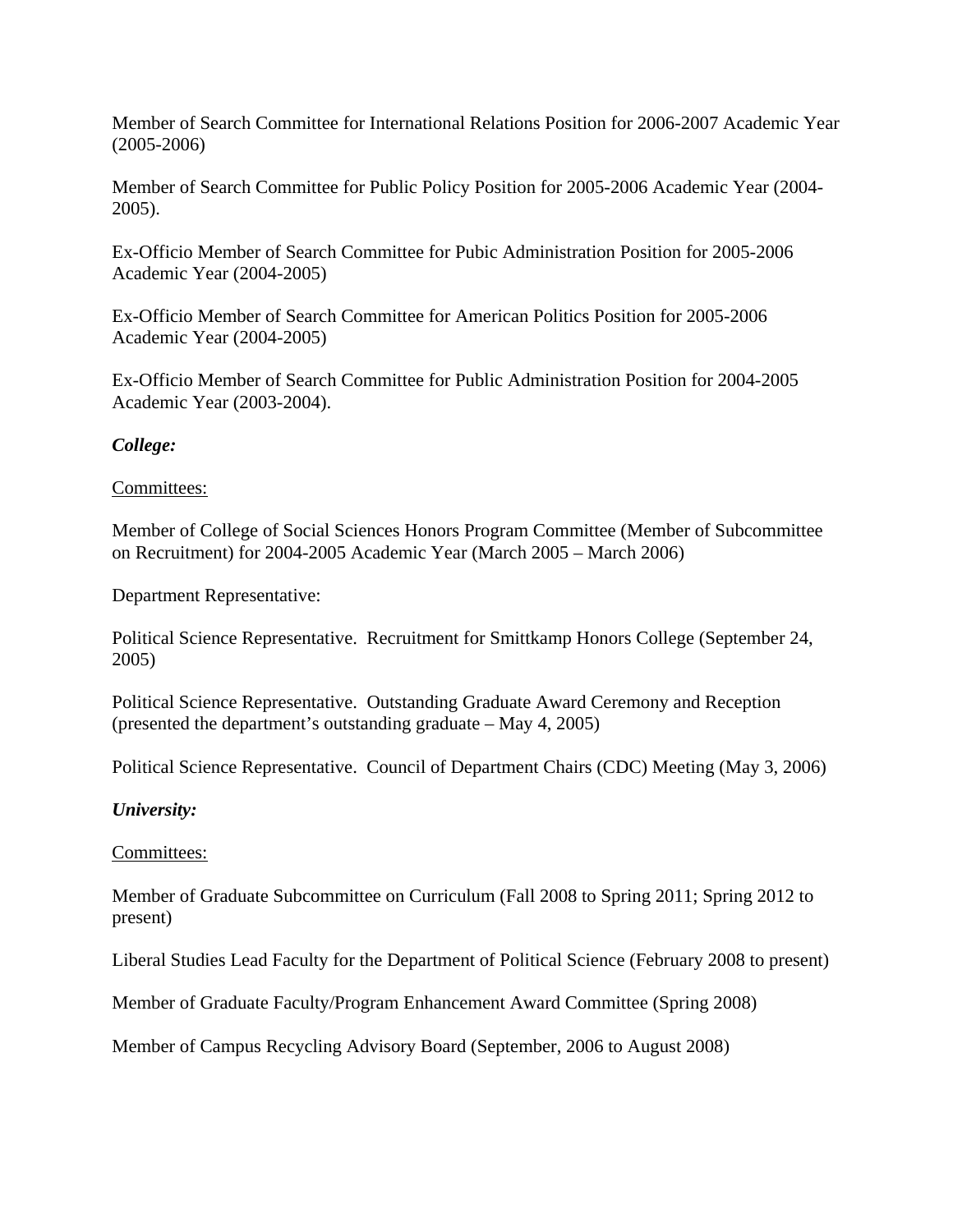### Consultant:

Consulted on the development of a labor forecasting model for the Fresno Area Collaborative Regional Job Initiative (Worked in conjunction with Rebecca Van Stokkum of the Office of Community and Economic Development; Scott England and Antonio Avalos of the Economics Department) [November 2004 to February 2005]

#### Guest Speaker:

Speaker at Public Management Workshop for Chongqing Municipal Government Delegation – Peoples Republic of China. "Initiative Process and Its Impact on State and Local Government Finance." (November 8, 2004)

Guest Speaker at University Student Union Board of Directors Orientation. "What can the Personnel Committee do for the University Student Union Board of Directors?" (May, 2004).

#### *Community:*

#### Board Membership:

Board Member of "Education Perspectives for the Central Valley" (November 2009 to present)

President of Board of "Education Perspectives for the Central Valley" (March 2011 to present)

#### Interviews & Media Contact:

Interview. July 2, 2012. Interview granted to Marc Benjamin (The Fresno Bee). "As others cut, Clovis gives raises" (Published July 3, 2012)

Interview. May 3, 2010. Interview granted to Madison Artist (The Reedley Exponent). "Hospital bond funds misused: \$1.7 million diverted to daily ops by former execs" (Published on May 6, 2010)

Interview. August 29, 2008. Interview granted to Gene Haagenson (ABC 30 Action News – KFSN). Topic: Fresno mayoral race – Assemblyman Juan Arambula endorses Ashley Swearengin for mayor.

Interview. December 13, 2007. Interview granted to Megan O'Laughlin and Jillian Brackett (Sanger Herald). "School officials 'shocked' by the mayor's on the job phone calls" (Published on December 20, 2007).

Interview. July 13, 2006. Interview granted to Crystal Russ (Sanger Herald). "\$68,000 instant equity for Drinkhouse" (Published on July 20, 2006) Interview. June, 2006.

Interview granted to Lewis Griswold (Fresno Bee, Southern Valley Bureau). Topic: Master of Public Administration Program in Visalia, CA.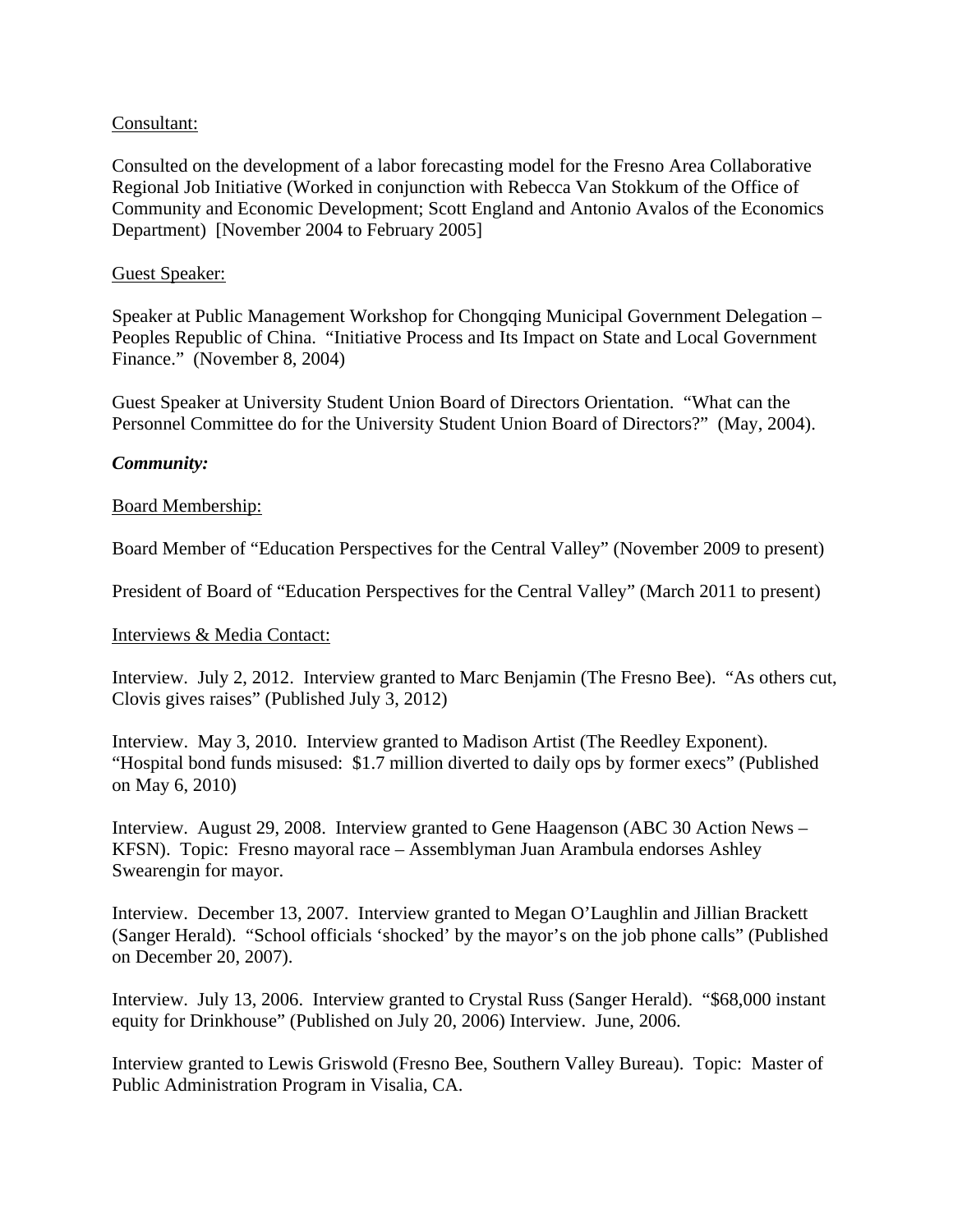Interview. May, 2006. Interview granted to Jaclyne Badal (Sanger Herald). Story: "Legitimate deal or conflict of interest? City manager says he has not behaved unethically" (Published on May 18, 2006)

Interview. January 5, 2006. Interview granted to KMPH Television concerning Governor Schwarzenegger's State of the State Address.

Column – Central Valley Voices. "Measure C Needs Listeners and Visionaries." Fresno Bee (December 3, 2005, page B9).

Letter to the Editor. "Better public transit." Fresno Bee (October 29, 2005, page B8)

#### Off-Campus MPA Program:

Program Director for Off-Campus Master of Public Administration Program in Visalia, CA (January 2010 to May 2012)

Taught Graduate Course in Off-Campus Master of Public Administration Program in Visalia, CA (January 20, 2012 to March 10, 2012) – MPA 260

Taught Graduate Course in Off-Campus Master of Public Administration Program in Visalia, CA (August 20, 2010 to October 9, 2010) – MPA 240

Taught Graduate Course in Off-Campus Master of Public Administration Program in Visalia, CA (January 21, 2011 to March 5, 2011) – MPA 245

Program Director for Off-Campus Master of Public Administration Program in Fresno, CA (January 2008 to May 2010)

Taught Graduate Course in Off-Campus Master of Public Administration Program in Fresno, CA (August 28, 2009 to October 10, 2009) – MPA 245

Taught Graduate Course in Off-Campus Master of Public Administration Program in Fresno, CA (January 23, 2009 to March 7, 2009) – MPA 240

Program Director for Off-Campus Master of Public Administration Program in Visalia, CA (May 2006 to August 2008)

Taught Graduate Course in Off-Campus Master of Public Administration Program in Visalia, CA (April 11, 2008 to May 31, 2008) – GPA 260

Taught Graduate Course in Off-Campus Master of Public Administration Program in Visalia, CA (January 25, 2008 to March 8, 2008) – GPA 240

Taught Graduate Course in Off-Campus Master of Public Administration Program in Visalia, CA (November 3, 2006 to December 16, 2006) – GPA 241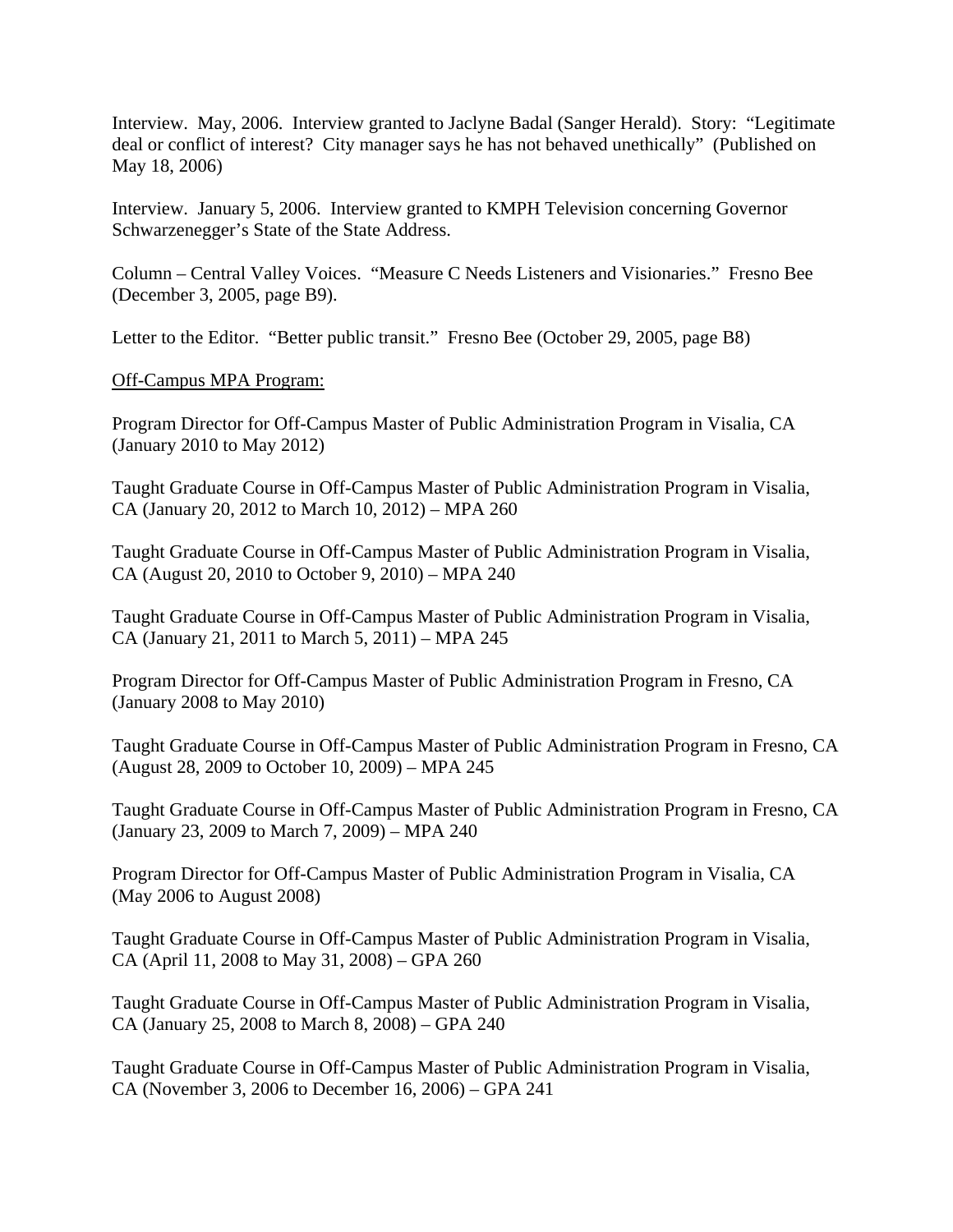Guest Speaker/MPA Program Representative:

Guest Lecturer at California State University, East Bay. "Intergovernmental Relations and Hurricane Katrina." (April 8, 2009)

Political Science/MPA representative. City of Fresno's Career Fair (June 28, 2006)

Speaker at Recognition Ceremony for Graduates of the California State University, Fresno MPA Program (Hanford Cohort) held at the meeting of County of Kings Board of Supervisors (June 20, 2006).

Meeting with Jeanette Ishii (Assistant County Administrative Officer), Patrick Murphy (Personnel Services Manager), and Brandi Orth (Principal Administrative Analyst) to discuss provision of educational opportunities to County of Fresno (May 12, 2006)

Meeting with John Madrid (City Manager's Office – Fresno) and Juanita Chavez (Assistant Director of Personnel) to discuss developing an educational partnership between the City of Fresno and the Political Science Department at CSU, Fresno (April 24, 2006)

# **CREATIVE AND SCHOLARLY ACTIVITY**

#### *Peer Reviewed Journals:*

Cline, Kurt D. "Negotiating the Superfund: Are Environmental Protection Agency Regional Officials Willing to Bargain with States?" *The Social Science Journal*, 47:1, 2010.

Cline, Kurt D. "Working Relationships in the Superfund Program: The State Administrators' Perspective." *Journal of Public Administration Research and Theory* 20:1, 2010.

Cline, Kurt D. and Charles Davis. "Assessing the Influence of EPA Regional Offices on State Hazardous Waste Enforcement Decisions." *The Social Science Journal* 44:2, 2007.

Cline, Kurt D., B.L. Lamb, and Phadrea Ponds. "Public Expectations about Access Fees and Road Closures on Public Lands." *Journal of Environmental Planning and Management* 49:2, 2006.

Cline, Kurt D. and B.L. Lamb. "Membership in Voluntary Organizations on the Colorado Plateau: A Reexamination of the Technical Information Quandary." *Environmental Practice* 7:3, 2005

Lamb, B.L. and Kurt D. Cline. "Public Knowledge of and Attitudes Toward Black-tailed Prairie Dogs: Findings from a Survey of Eleven Western States." *Human Dimensions of Wildlife* 8:2, 2003.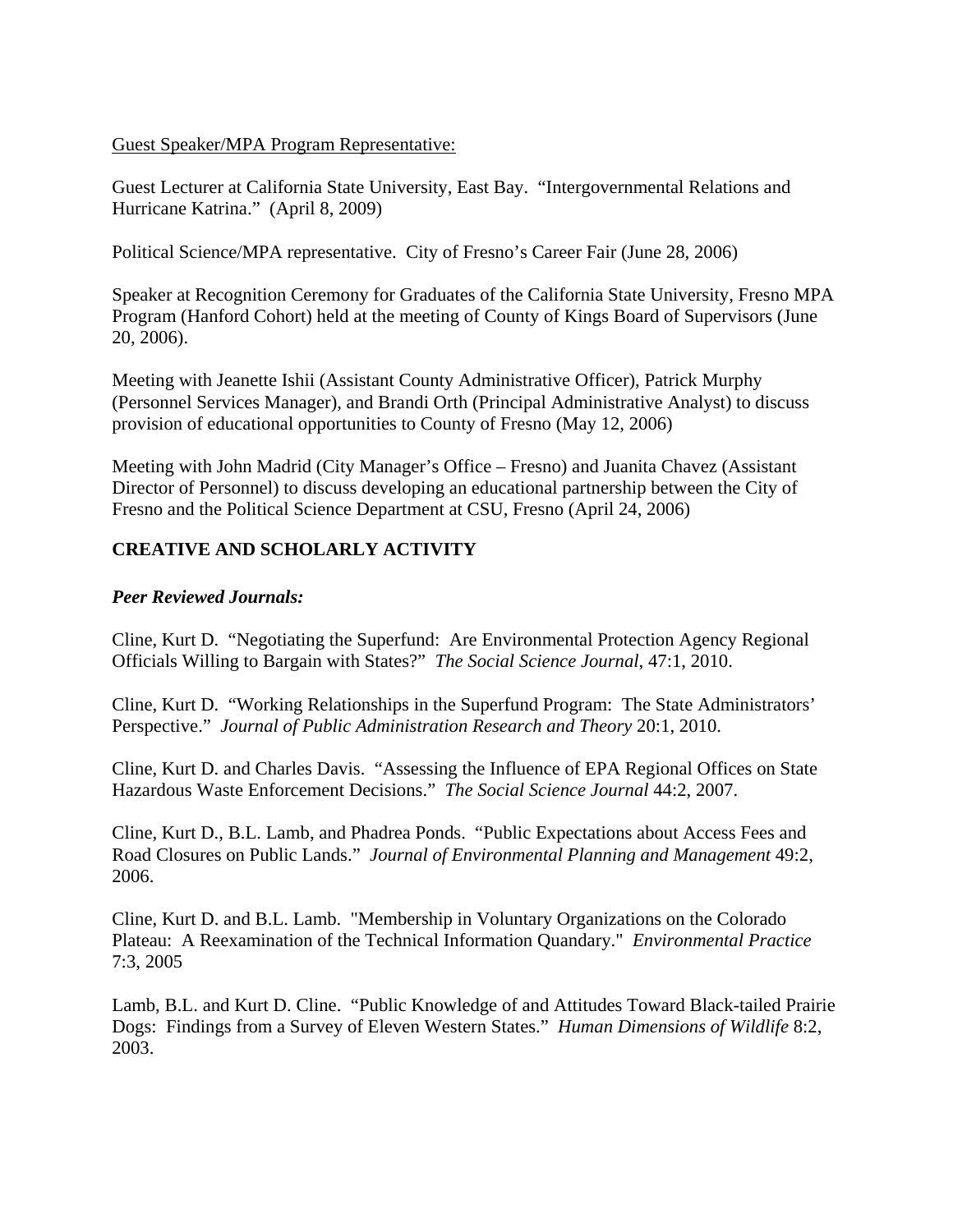Cline, Kurt D. "Influence on Intergovernmental Implementation: The States and the Superfund." *State Politics and Policy Quarterly* 3:1, 2003.

Cline, Kurt D. "A Comparison of Two Policy Implementation Models: Organizational Management Versus Cooperation." *Journal of Public Administration Research and Theory* 10:3, 2000.

### *Studies and Reports:*

### CSU, Fresno:

Cline, Kurt D. 2012. *NASPAA Self-Study Report for California State University, Fresno*.

Cline, Kurt D. 2008. *On-Campus Review of Master of Public Administration Program.*  California State University, Fresno.

Cline, Kurt D. 2006 & 2007. *NASPAA Self-Study Report for California State University, Fresno, Volumes I & II*.

#### Colorado State University:

Sexton, N., Brinson, A., Ponds, P.D., Cline, K., and Lamb, B.L. 2001. *Citizen Knowledge and Perception of Black-tailed Prairie Dog Management: Report to Respondents.* U.S. Geological Survey Open-File Report 01-467.

Lamb, B.L., Cline, K., Brinson, A., Sexton, N., and Ponds, P.D. 2001. *Citizen Knowledge and Attitudes Toward Black-tailed of Prairie Dogs: Completion Report*. U.S. Geological Survey Open-File Report 01-471.

#### *Conferences and Symposia:*

#### CSU, Fresno:

Cline, Kurt D. "Making Developers Pay for Air Pollution: The Case of California's SB 709." *Western Political Science Association Meeting*, Portland, OR, March 22-24, 2012.

Cline, Kurt D. ""Targeting Agriculture: Air Quality Policy in California's San Joaquin Valley." *Western Political Science Association Meeting,* San Antonio, TX, April 21-23, 2011.

Cline, Kurt D. "Targeting Agriculture: Air Quality Policy in California's San Joaquin Valley." *Western Social Science Association Meeting*, Albuquerque, NM, April 16 – 18, 2009.

Cline, Kurt D. "Working Relationships in the Superfund Program: The State Administrators' Perspective." *Western Social Science Association Meeting*, Denver, CO, April 23-26, 2008.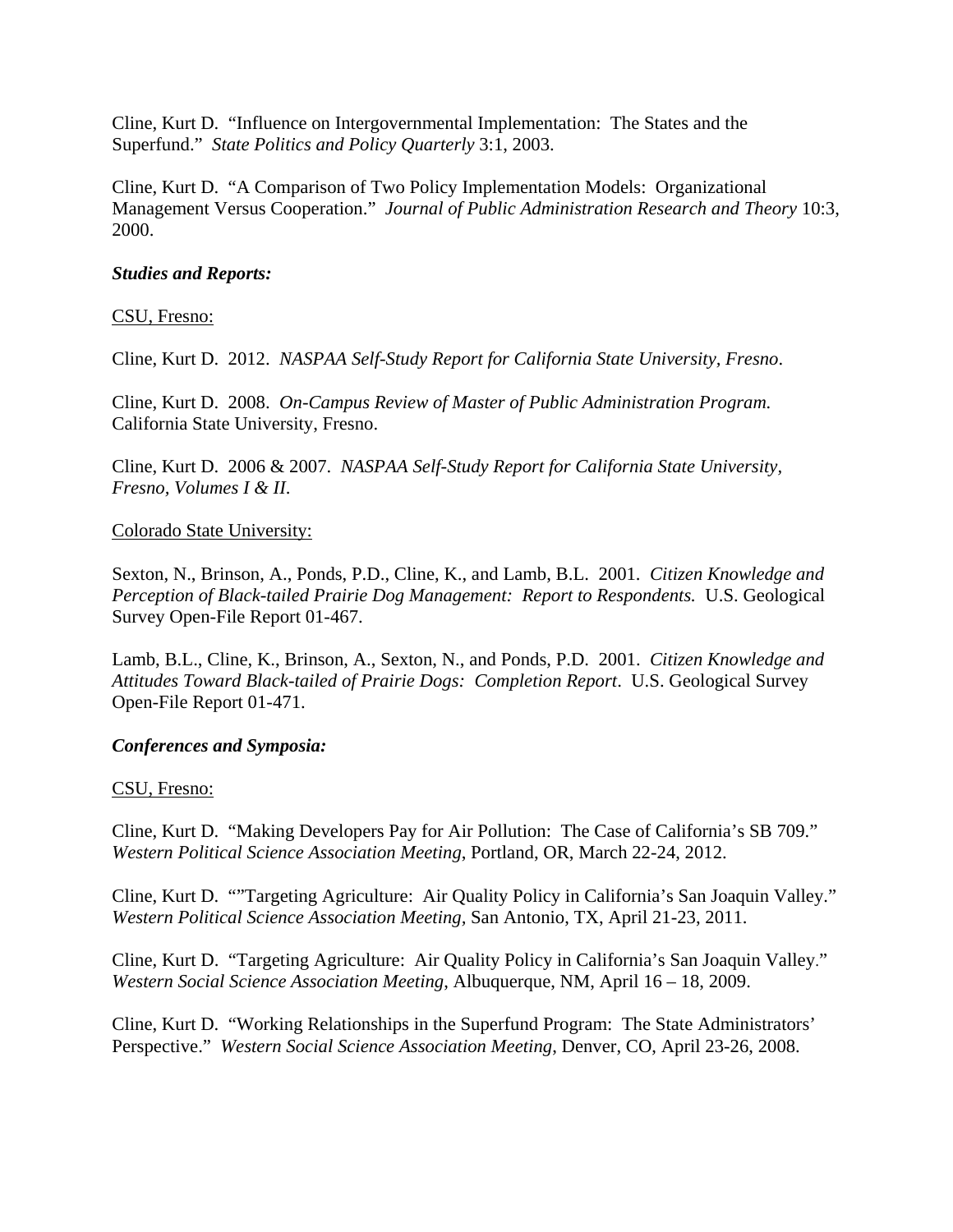Cline, Kurt D. "Working Relationships in the Superfund Program: A View from the Regions." *Western Political Science Association Meeting*, San Diego, CA, March 20 - 22, 2008.

Cline, Kurt D. "Clearing the Air: Targeting Agriculture in California." *Western Political Science Association Annual Meeting*, Las Vegas, NV, March 8-10, 2007.

Cline, Kurt D. "Collaborative Management in Gateway Communities: Examining Intergovernmental and Intersectoral Relationships in Economic Development and Natural Resource Policy." *Western Political Science Association Annual Meeting*, Albuquerque, NM, March 16-18, 2006.

Cline, Kurt D. "Examining the Role of Cooperation in Implementation: The Case of Superfund." *Western Political Science Association Annual Meeting*, Oakland, CA, March 17-19, 2005.

Cline, Kurt D. "Examining Working Relationships in Superfund: The Regional Perspective." *Western Political Science Association Annual Meeting*, Portland, OR, March 11-13, 2004.

#### Colorado State University:

Cline, Kurt D. "Creating a More Cooperative Federal-State Relationship in the Superfund Program? Examining the Perspectives of EPA Regional and State Agency Officials." *Western Political Science Association Annual Meeting,* Denver, CO, March 27-29, 2003.

Cline, Kurt D. "Creating a More Cooperative Federal-State Relationship?: Examining the Impact of Efforts to Reinvent the Superfund Program." *American Society for Public Administration Annual Meeting,* Omaha, NE, October 24-26, 2002.

Cline, Kurt D. "The Use of Self-Assessed Knowledge in Natural Resources Policy." *Western Social Science Association Annual Meeting,* Albuquerque, NM, April 10-13, 2002.

Cline, Kurt D. "Examining Intergovernmental Relations in the Superfund Program: Perspective from the States." *Western Political Science Association Annual Meeting*, Long Beach, March 22-24, 2002.

Cline, Kurt D. "Environmental Federalism: Developing a Model of Cooperative Working Relationships." *Western Political Science Association Annual Meeting*, Las Vegas, March 15- 17, 2001.

Davis, Charles and Kurt D. Cline. "Assessing the Influence of Regional EPA Offices on State Hazardous Waste Enforcement Decisions." *Western Political Science Association Annual Meeting*, Seattle, March 25-27, 1999.

Cline, Kurt D. "A Comparison of Two Policy Implementation Models." *Western Social Science Association Conference*, Denver, April 15-18, 1998.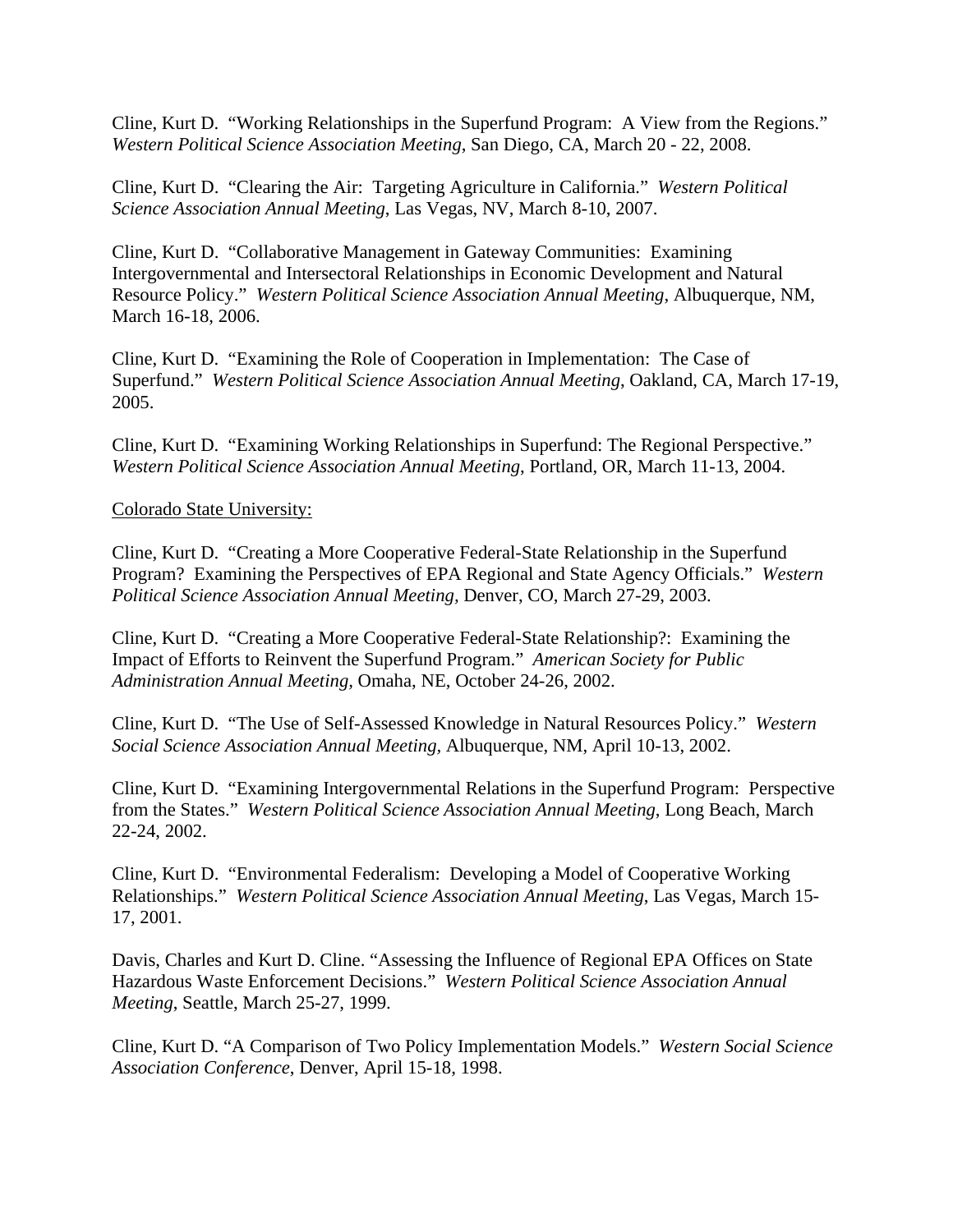Cline, Kurt D. "The Implementation of Superfund: A Comparative State Analysis." *Western Political Science Association Annual Meeting*, Los Angeles, March 19-21, 1998.

# **GRANTS AND AWARDS**

CSU, Fresno:

Recipient; Sabbatical for Fall 2011 – College of Social Sciences; Purpose – conduct research on air quality policy in California.

Nominee; Provost's Award for Graduate Teaching and Mentoring 2011-2012.

Recipient; Campus Advisors Network Outstanding Advisor Award 2011-2012.

Nominee; Campus Advisors Network Outstanding Advisor Award 2010-2011.

Nominee; Campus Advisors Network Outstanding Advisor Award 2008-2009.

Nominee; Campus Advisors Network Outstanding Advisor Award 2006-07.

Recipient; College Research & Curriculum Development Award 2008-2009. California State University, Fresno, College of Social Sciences. Assigned Time for research on "Air Quality Policy in California's Central Valley." (Spring 2009)

Recipient; Division of Graduate Studies Faculty/Curriculum Enhancement Award 2006-07. \$3,000. To be used for faculty and/or curriculum development of the Master of Public Administration Program.

Recipient; Division of Graduate Studies Recruitment Award 2005-06. California State University, Fresno. \$500. To be used for enhancing recruitment efforts for the MPA program.

Recipient; College Research & Curriculum Development Award 2005-06. California State University, Fresno, College of Social Sciences. Assigned Time for research on "Defining the Issue of Air Quality in California's Central Valley."

#### Colorado State University:

Recipient; Performance Award 2001. Johnson Controls World Services, Inc. and Midcontinent Ecological Science Center. \$500. In recognition of outstanding performance and dedication to the goals and mission of the U.S. Geological Survey and Johnson Controls World Services, Inc.

Recipient; Gardner Brock Miller Dissertation Research Grant 2001-2002. Colorado State University. \$500. Funding helped support completion of the Ph.D. dissertation, 2002.

Recipient; Conference Travel Grant 1999. Colorado State University. \$150. Paper titled: "Assessing the Influence of Regional EPA Offices on State Hazardous Waste Enforcement Decisions." *Western Political Science Association Annual Meeting*.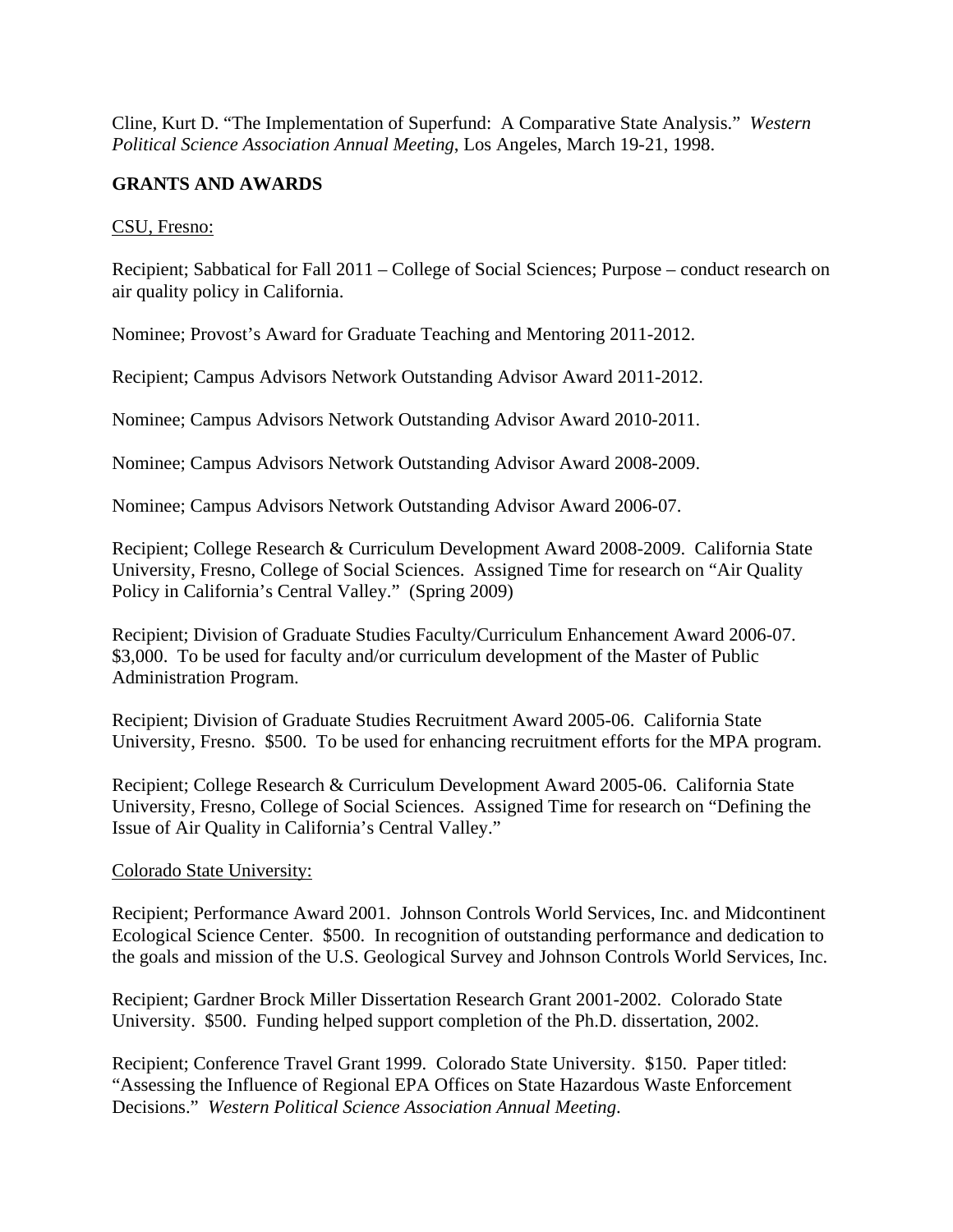Recipient; Conference Travel Grant 1998. Colorado State University. \$200. Paper titled: "The Implementation of Superfund: A Comparative State Analysis." *Western Political Science Association Annual Meeting*.

Recipient; University Graduate Fellowship 1996 – 1998. Colorado State University.

# **PROFESSIONAL GROWTH ACTIVITIES**

### *Journal Reviewer:*

*Policy Studies Journal* (2011 to present)

*Journal of Public Administration Research and Theory* (2008 to present)

*Society and Natural Resources* (2008 to present)

*Public Administration Review* (2007 to present)

*State and Local Government Review* (2007 to present)

*State Politics and Policy* (2003 to present)

### *Conference Activities:*

Panel Discussant. Politics of Environmental Risk. *Western Political Science Association Meeting,* Portland, OR, March 22-24, 2012.

Section Chair. Environmental Politics Section. *Western Political Science Association Meeting,*  San Antonio, TX, April 21-23, 2011.

Panel Discussant. Environmental Politics and Policy in California. *Western Political Science Association Meeting,* San Antonio, TX, April 21-23, 2011.

Panel Discussant. Examining the International Dimension of Environmental Policy. *Western Political Science Association Meeting,* San Antonio, TX, April 21-23, 2011.

Panel Chair. Environmental Politics and Policy in California. *Western Political Science Association Meeting,* San Antonio, TX, April 21-23, 2011.

Panel Discussant. Intergovernmental Relations in the Implementation of Environmental and Natural Resource Policy. *Western Political Science Association Annual Meeting*, Albuquerque, NM, March 16-18, 2006.

Panel Chair. Intergovernmental Relations in the Implementation of Environmental and Natural Resource Policy. *Western Political Science Association Annual Meeting*, Albuquerque, NM, March 16-18, 2006.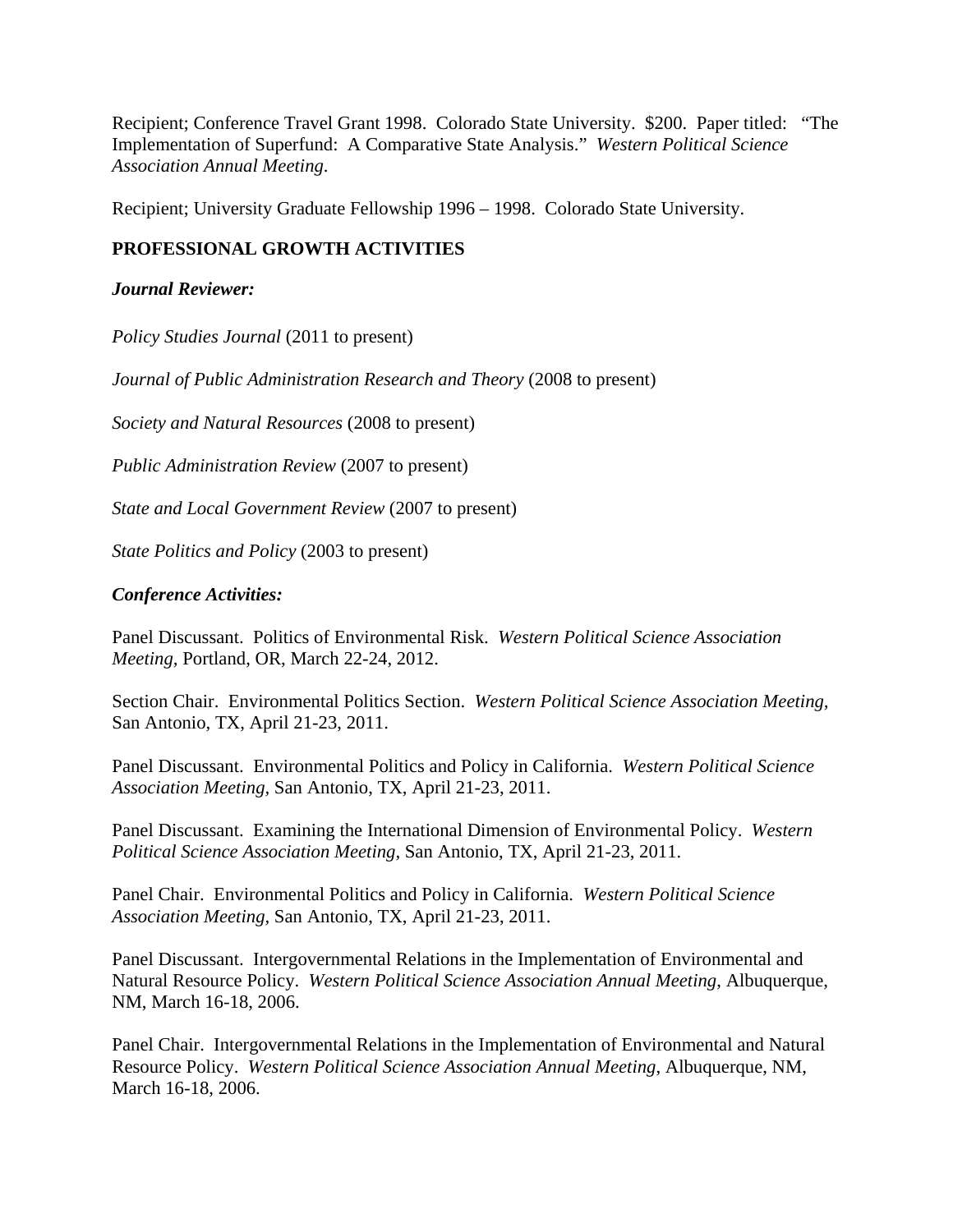Panel Discussant. Information Processing and Environmental Policy. *Western Political Science Association Annual Meeting*, Portland, OR, March 11-13, 2004.

### *Memberships:*

American Society for Public Administration (ASPA), 2001 – 2003, 2004 – present

Member of Central California Chapter (ASPA), 2004 - present

Member of Section on Intergovernmental Administration & Management (ASPA), 2012 – present

Member of Section on Association of Budgeting and Financial Management (ASPA), 2004 – 2012.

Member of Section on Personnel Administration and Labor Relations (ASPA), 2004 – 2005,  $2008 - 2012$ .

Member of Section Public Performance and Management (ASPA), 2005 - 2008

Western Political Science Association, 1998 – 2000, 2001 – present

#### **LIST OF REFERENCES**

Russell Mardon Department of Political Science California State University, Fresno 2225 E. San Ramon M/S MF19 Fresno, CA 93740-8029 Phone: (559) 278-3998 E-mail: russm@csufresno.edu

David Schecter Department of Political Science California State University, Fresno 2225 E. San Ramon M/S MF19 Fresno, CA 93740-8029 Phone: (559) 278-2988 E-mail: schecter@csufresno.edu